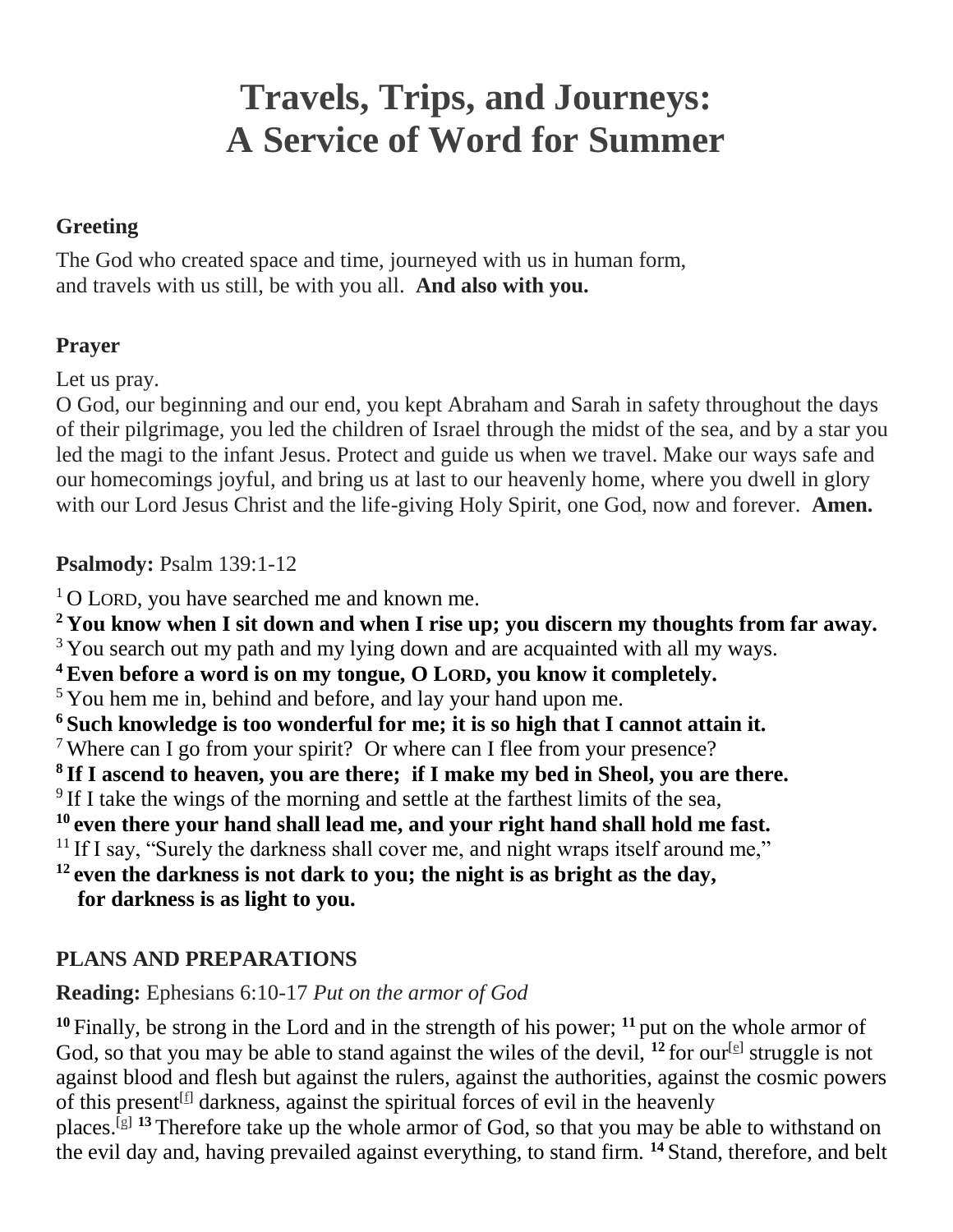your waist with truth and put on the breastplate of righteousness **<sup>15</sup>** and lace up your sandals in preparation for the gospel of peace. <sup>16</sup> With all of these, <sup>[\[h\]](https://www.biblegateway.com/passage/?search=Ephesians+6&version=NRSVUE#fen-NRSVUE-29337h)</sup> take the shield of faith, with which you will be able to quench all the flaming arrows of the evil one. **<sup>17</sup>** Take the helmet of salvation and the sword of the Spirit, which is the word of God. *A brief silence for prayer and meditation.*

## **Dialogue and Prayer**

What should we pack as we begin our journey? **What should we bring along?** The word of God to illumine our path. **The light of Christ to show us the way.** The gifts of the Spirit to share with those we meet. **The love of God to be our compass and guide.** Let us pray. God of our salvation, **you are the source of all our beginnings.**

**As we plan for our journeys, strengthen us through your word. Orient our lives toward Christ, the bright Morning Star. Send your Holy Spirit as our companion along the way. In Jesus' name we pray. Amen.**

# **SETTING OUT**

**Reading:** Genesis 12:1-9 *God calls Abraham and sends him out*

Now the LORD said to Abram, "Go from your country and your kindred and your father's house to the land that I will show you. **<sup>2</sup>** I will make of you a great nation, and I will bless you and make your name great, so that you will be a blessing. **<sup>3</sup>** I will bless those who bless you, and the one who curses you I will curse, and in you all the families of the earth shall be blessed."<sup>[\[a\]](https://www.biblegateway.com/passage/?search=Genesis+12&version=NRSVUE#fen-NRSVUE-302a)</sup>

**<sup>4</sup>** So Abram went, as the LORD had told him, and Lot went with him. Abram was seventy-five years old when he departed from Haran. **<sup>5</sup>** Abram took his wife Sarai and his brother's son Lot and all the possessions that they had gathered and the persons whom they had acquired in Haran, and they set forth to go to the land of Canaan. When they had come to the land of Canaan, <sup>6</sup> Abram passed through the land to the place at Shechem, to the oak<sup>[\[b\]](https://www.biblegateway.com/passage/?search=Genesis+12&version=NRSVUE#fen-NRSVUE-305b)</sup> of Moreh. At that time the Canaanites were in the land. **<sup>7</sup>** Then the LORD appeared to Abram and said, "To your offspring I will give this land." So he built there an altar to the LORD, who had appeared to him. **<sup>8</sup>** From there he moved on to the hill country on the east of Bethel and pitched his tent, with Bethel on the west and Ai on the east, and there he built an altar to the LORD and invoked the name of the LORD.<sup>9</sup> And Abram journeyed on by stages toward the Negeb. *A brief silence for prayer and meditation.*

# **Dialogue and Prayer**

God called to Abraham: **"Go! Set out! And I will bless you."** God calls to us: **"Come! Feel the water on your head!** Hear the promise of new life. **Spread my word through all the world."**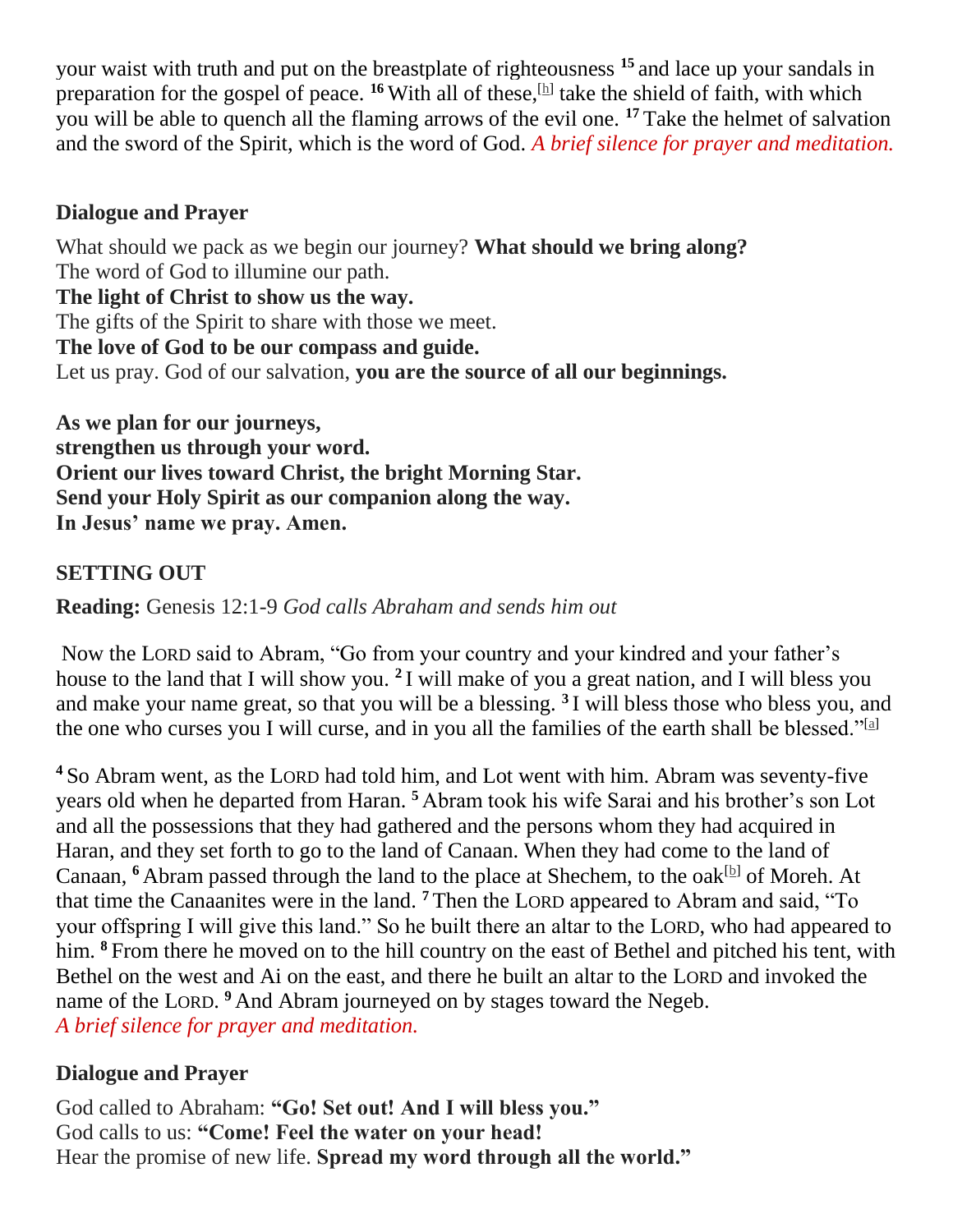Let us pray. God of beginnings, **you called Abraham and Sarah, leading them to unknown places. In the waters of baptism, you claim us and send us out as your children. Wash us with your grace and shower us with your Spirit, so that we journey into the world overflowing with your love. In Jesus' name we pray. Amen.**

## **ON THE ROAD**

**Reading:** Mark 1:35-39 *Jesus travels and preaches throughout Galilee*

**<sup>35</sup>** In the morning, while it was still very dark, he got up and went out to a deserted place, and there he prayed. **<sup>36</sup>** And Simon and his companions hunted for him. **<sup>37</sup>** When they found him, they said to him, "Everyone is searching for you." **<sup>38</sup>** He answered, "Let us go on to the neighboring towns, so that I may proclaim the message there also, for that is what I came out to do." **<sup>39</sup>** And he went throughout all Galilee, proclaiming the message in their synagogues and casting out demons. *A brief silence for prayer and meditation.*

## **Dialogue and Prayer**

On the Galilean road, Jesus stopped to reflect and pray. **We, too, long for rest and a balm for our souls.** Seeing those in need, Jesus healed, taught, and fed. **We are called to live as servants, loving our neighbors as ourselves** Holding the children close, Jesus blessed them; **for to such as these the kingdom of heaven belongs.** On the road to Bethlehem, the true light came into the world. **And the Word became flesh and lived among us and we have seen his glory.**

Let us pray. God of incarnation, **you entered our world as a tiny baby and you journey with us through each stage of our lives. Be with our children and youth who are growing in your love. Guide us all as the years and decades pass. Send us in the light of your grace and truth. In Jesus' name we pray. Amen.**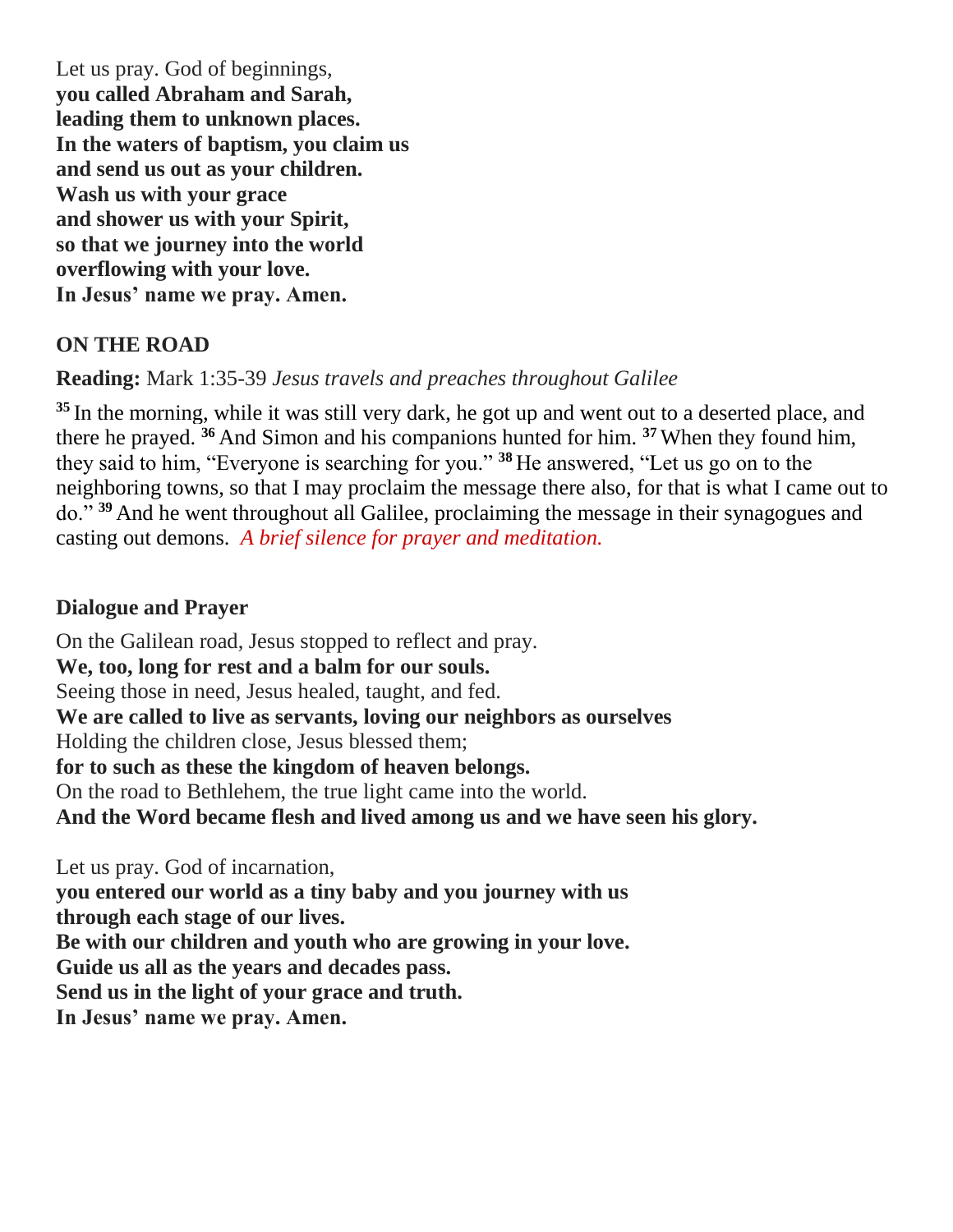## **WHEN THE WAY BECOMES HARD**

**Reading:** 1 Kings 19:1-8 *Elijah in the wilderness*

Ahab told Jezebel all that Elijah had done and how he had killed all the prophets with the sword. **<sup>2</sup>** Then Jezebel sent a messenger to Elijah, saying, "So may the gods do to me and more also, if I do not make your life like the life of one of them by this time tomorrow." **<sup>3</sup>** Then he was afraid;<sup>[\[a\]](https://www.biblegateway.com/passage/?search=1%20Kings+19&version=NRSVUE#fen-NRSVUE-9391a)</sup> he got up and fled for his life and came to Beer-sheba, which belongs to Judah; he left his servant there.

**<sup>4</sup>**But he himself went a day's journey into the wilderness and came and sat down under a solitary broom tree. He asked that he might die, "It is enough; now, O LORD, take away my life, for I am no better than my ancestors." **<sup>5</sup>** Then he lay down under the broom tree and fell asleep. Suddenly an angel touched him and said to him, "Get up and eat." **<sup>6</sup>** He looked, and there at his head was a cake baked on hot stones and a jar of water. He ate and drank and lay down again. **<sup>7</sup>** The angel of the LORD came a second time, touched him, and said, "Get up and eat, or the journey will be too much for you." **<sup>8</sup>** He got up and ate and drank; then he went in the strength of that food forty days and forty nights to Horeb the mount of God. *A brief silence for prayer and meditation.*

## **Dialogue and Prayer**

We sit like Elijah alone in the wilderness. **"It is enough, O Lord."** The troubles of life overwhelm our spirits. **"It is enough, O Lord."** The way seems too dark; the valleys, too deep. **"It is enough, O Lord."** God rescues us from despair and grants us strength. **"You are beloved, my precious child."**

Let us pray. God of our sorrows, **when we grieve a loved one, face an illness, or lose a job, the road seems long, lonely, and treacherous. Comfort us in our despair, guide us through the wilderness, and enfold us in your loving embrace. Grant your mercy and peace to all those in need this day. In Jesus' name we pray. Amen.**

# **JOYFUL HOMECOMINGS**

**Reading:** Philippians 3:12—4:1 *Pressing toward the heavenly goal*

<sup>12</sup> Not that I have already obtained this or have already reached the goal, <sup>[\[e\]](https://www.biblegateway.com/passage/?search=Philippians+3&version=NRSVUE#fen-NRSVUE-29417e)</sup> but I press on to lay hold of that for which Christ<sup>[\[f\]](https://www.biblegateway.com/passage/?search=Philippians+3&version=NRSVUE#fen-NRSVUE-29417f)</sup> has laid hold of me. <sup>13</sup> Brothers and sisters, I do not consider that I have laid hold<sup>[\[g\]](https://www.biblegateway.com/passage/?search=Philippians+3&version=NRSVUE#fen-NRSVUE-29418g)</sup> of it, but one thing I have laid hold of: forgetting what lies behind and straining forward to what lies ahead, **<sup>14</sup>** I press on toward the goal, toward the prize of the heavenly<sup>[\[h\]](https://www.biblegateway.com/passage/?search=Philippians+3&version=NRSVUE#fen-NRSVUE-29419h)</sup> call of God in Christ Jesus. <sup>15</sup> Let those of us, then, who are mature<sup>[\[i\]](https://www.biblegateway.com/passage/?search=Philippians+3&version=NRSVUE#fen-NRSVUE-29420i)</sup> think this way,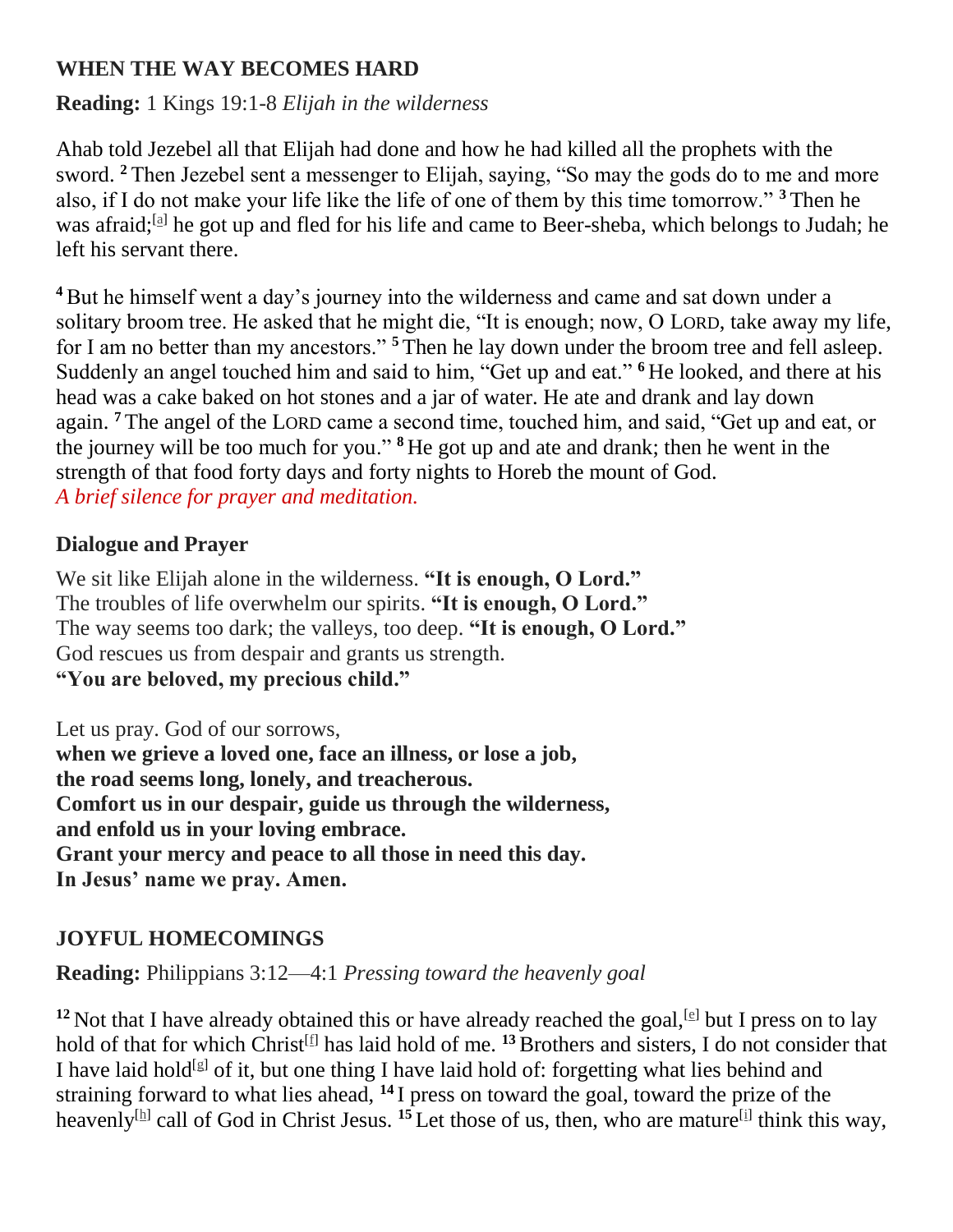and if you think differently about anything, this, too, God will reveal to you. **<sup>16</sup>** Only let us hold fast to what we have attained.

**<sup>17</sup>**Brothers and sisters, join in imitating me, and observe those who live according to the example you have in us. **<sup>18</sup>** For many live as enemies of the cross of Christ; I have often told you of them, and now I tell you even with tears. **<sup>19</sup>** Their end is destruction, their god is the belly, and their glory is in their shame; their minds are set on earthly things.  $20$  But our citizenship<sup>[\[j\]](https://www.biblegateway.com/passage/?search=Philippians+3&version=NRSVUE#fen-NRSVUE-29425j)</sup> is in heaven, and it is from there that we are expecting a Savior, the Lord Jesus Christ. **<sup>21</sup>** He will transform the body of our humiliation<sup>[\[k\]](https://www.biblegateway.com/passage/?search=Philippians+3&version=NRSVUE#fen-NRSVUE-29426k)</sup> that it may be conformed to the body of his glory,<sup>[\[l\]](https://www.biblegateway.com/passage/?search=Philippians+3&version=NRSVUE#fen-NRSVUE-29426l)</sup> by the power that also enables him to make all things subject to himself.

**4**<sup>1</sup> Therefore, my brothers and sisters, whom I love and long for, my joy and crown, stand firm in the Lord in this way, my beloved. *A brief silence for prayer and meditation.*

#### **Dialogue and Prayer**

"Do not let your hearts be troubled." **We believe in God, we believe in Christ.** "I go to prepare a dwelling place for you." **You are the way, the truth, and the life.** "As the Father has loved me, so I have loved you." **Lord, we abide in your love.** "You know the way to the place where I am going." **Jesus, lead us in the path of your peace.**

Let us pray. God of resurrection, **neither death nor life will separate us from your love. Walk with us when our journeys lead toward home. Strengthen us to follow the way of the cross and bring us at last into the joy of your heavenly kingdom. In Jesus' name we pray. Amen.**

## **Reflection**

God's word is a lamp to our feet **and a light to our path.**

**Apostles' Creed I believe in God, the Father almighty, creator of heaven and earth. I believe in Jesus Christ, God's only Son, our Lord, who was conceived by the power of the Holy Spirit, born of the Virgin Mary,**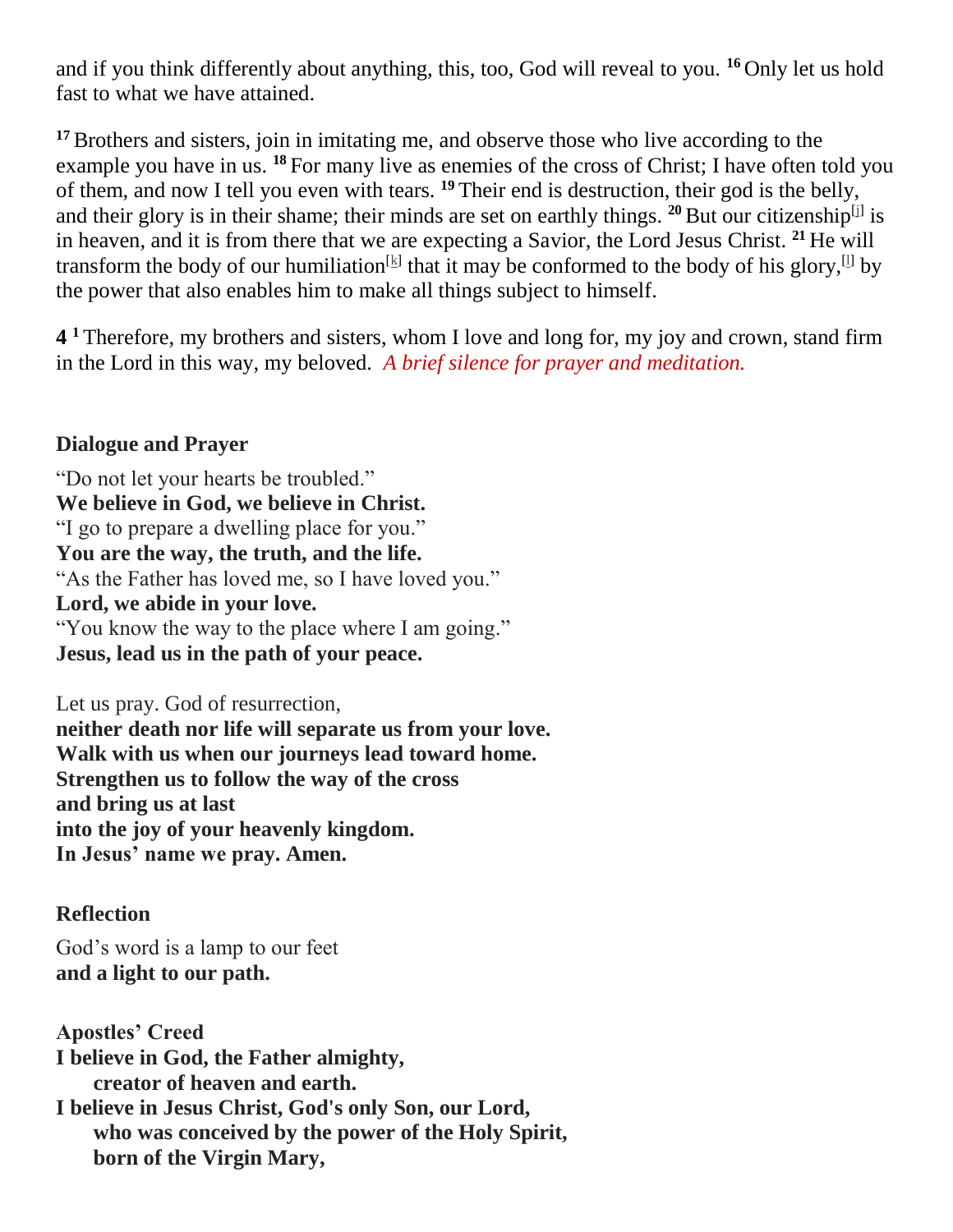**suffered under Pontius Pilate, was crucified, died, and was buried; he descended to the dead. On the third day he rose again; he ascended into heaven, he is seated at the right hand of the Father, and he will come to judge the living and the dead. I believe in the Holy Spirit, the holy catholic Church, the communion of saints, the forgiveness of sins, the resurrection of the body, and the life everlasting. Amen**

#### **Prayers of Intercession**

With the whole people of God in Christ Jesus, let us pray for the church, those in need, and all of God's creation. *A brief silence.*

O God, we give you thanks for those who have traveled the path of faith: for Abraham and Sarah, who trusted in your promise; for Mary and Joseph, who acted according to your word; for Paul, who spread the good news of Christ. Lead us also in your way, your truth, and your life. God of the journey, **hear our prayer.**

Watch over all who travel. Grant rest and joy for their spirits. Be with bus drivers, flight attendants, pilots, road crews, and all who strive to make our travels safe and our homecomings joyful. God of the journey, **hear our prayer.**

You sent your Son into the messiness of our world. Smooth the pathways between people and nations, that together we will move toward your justice and peace. God of the journey, **hear our prayer.**

You walk with us on all the paths of life. Be with those facing hardship this day: the grieving, the poor, the lost, the sick (*especially*). Hold them in the palm of your hand. God of the journey, **hear our prayer.**

*Here other intercessions may be offered.*

Into your hands, gracious God, we commend all for whom we pray, trusting in your mercy through Jesus Christ, our Savior. **Amen.**

## **Offering**

**O Trinity of love and pow'r, all trav'lers guard in danger's hour from rock and tempest, fire and foe,**